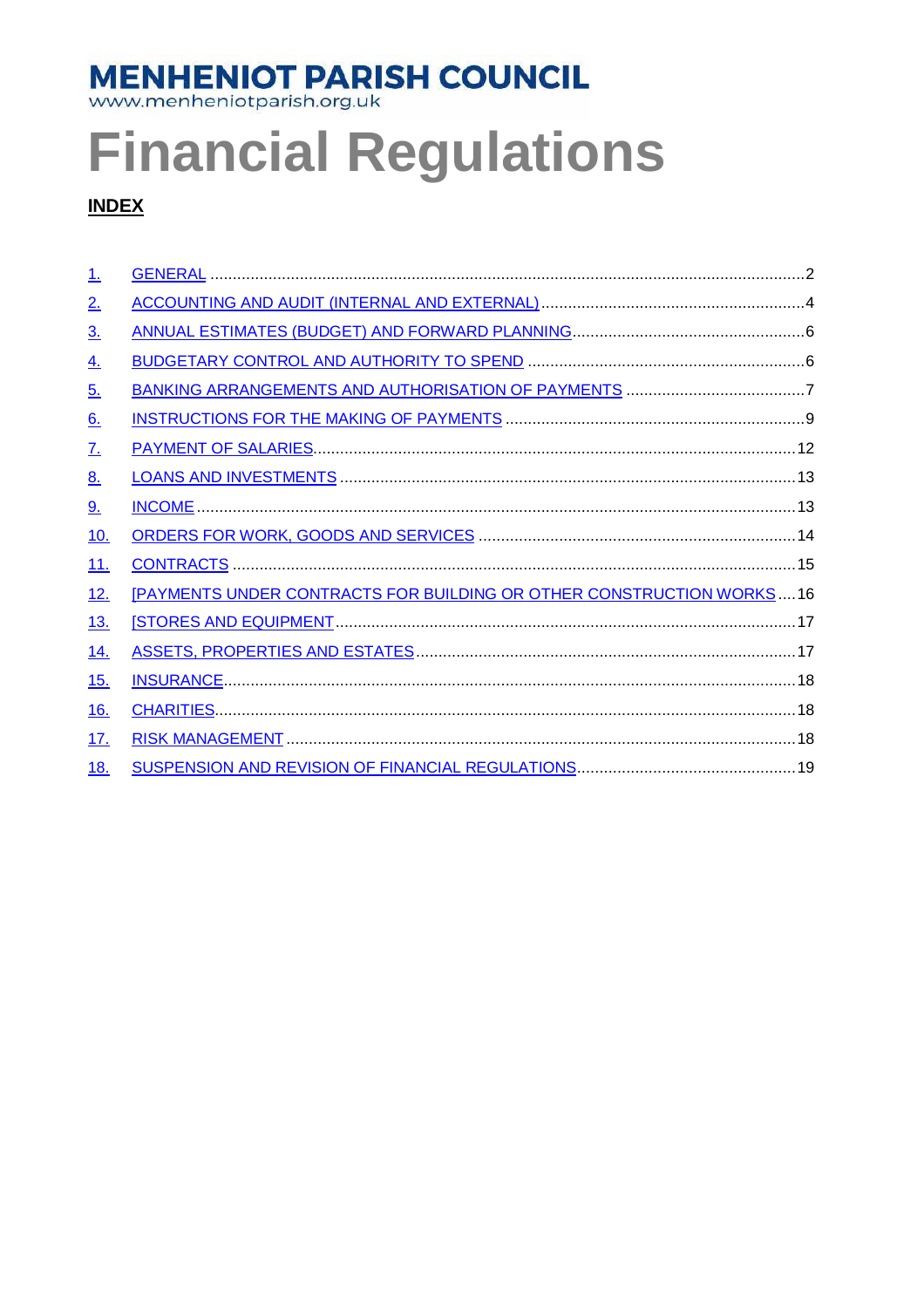These Financial Regulations were adopted by the Council at its Meeting held on 21 January 2016

## **GENERAL**

- 1.1. These financial regulations govern the conduct of financial management by the council and may only be amended or varied by resolution of the council. Financial regulations are one of the council's three governing policy documents providing procedural guidance for members and officers. Financial regulations must be observed in conjunction with the council's standing orders and any individual financial regulations relating to contracts.
- 1.2. The council is responsible in law for ensuring that its financial management is adequate and effective and that the council has a sound system of internal control which facilitates the effective exercise of the council's functions, including arrangements for the management of risk.
- 1.3. The council's accounting control systems must include measures:
- for the timely production of accounts;
- that provide for the safe and efficient safeguarding of public money;
- to prevent and detect inaccuracy and fraud; and
- identifying the duties of officers.
- 1.4. These financial regulations demonstrate how the council meets these responsibilities and requirements.
- 1.5. At least once a year, prior to approving the Annual Governance Statement, the council must review the effectiveness of its system of internal control which shall be in accordance with proper practices.
- 1.6. A breach of these Regulations by an employee is gross misconduct.
- 1.7. Members of Council are expected to follow the instructions within these Regulations and not to entice employees to breach them. Failure to follow instructions within these Regulations brings the office of councillor into disrepute.
- 1.8. The Responsible Financial Officer (RFO) holds a statutory office to be appointed by the council. In Menheniot, the Clerk has been appointed as RFO and these regulations will apply accordingly.
- 1.9. The Responsible Financial Officer;
- acts under the policy direction of the council;
- administers the council's financial affairs in accordance with all Acts, Regulations and proper practices;
- determines on behalf of the council its accounting records and accounting control systems;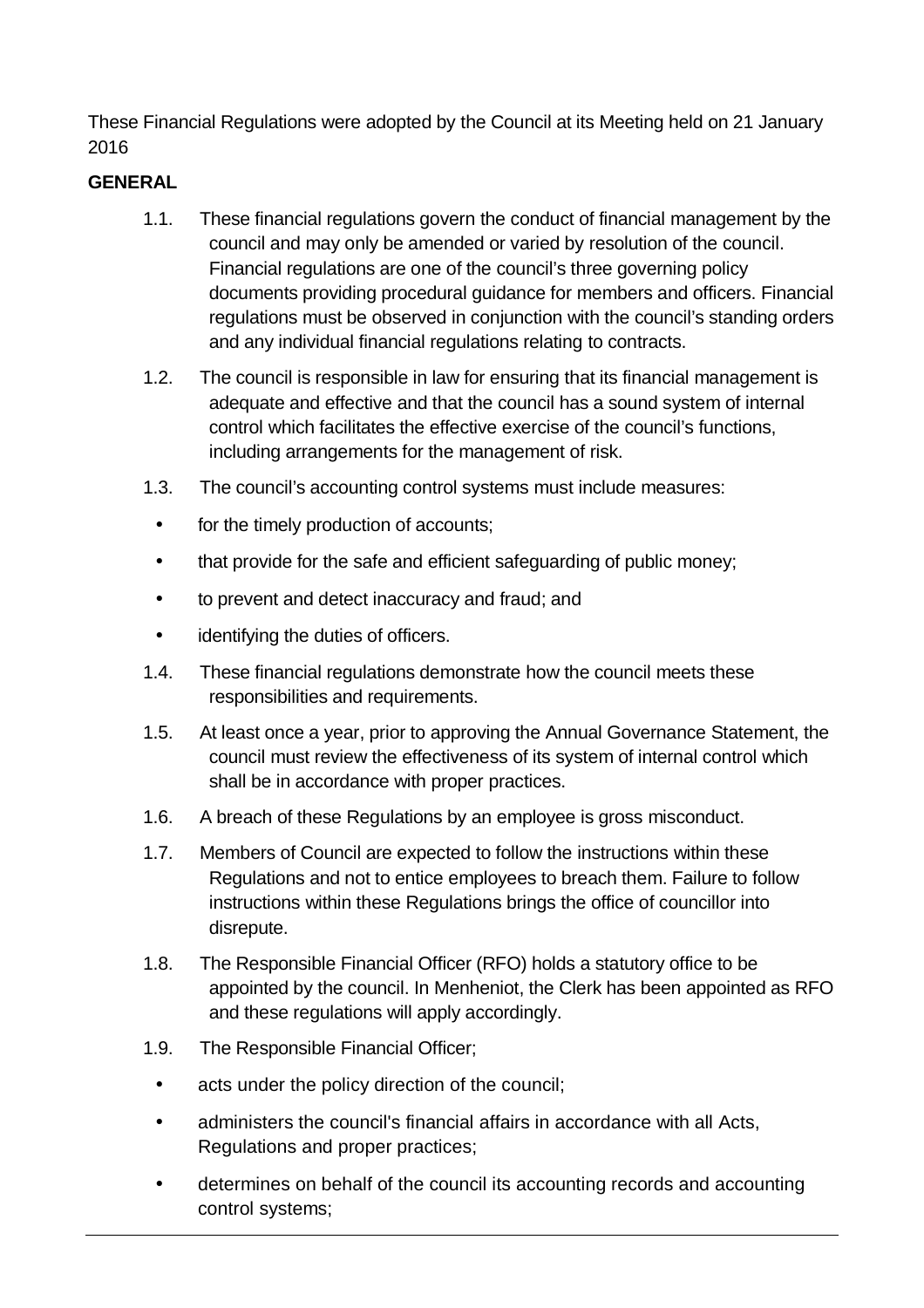- ensures the accounting control systems are observed;
- maintains the accounting records of the council up to date in accordance with proper practices;
- assists the council to secure economy, efficiency and effectiveness in the use of its resources; and
- produces financial management information as required by the council.
- 1.10. The accounting records determined by the RFO shall be sufficient to show and explain the council's transactions and to enable the RFO to ensure that any income and expenditure account and statement of balances, or record of receipts and payments and additional information, as the case may be, or management information prepared for the council from time to time comply with the Accounts and Audit Regulations<sup>1</sup>.
- 1.11. The accounting records determined by the RFO shall in particular contain:
- entries from day to day of all sums of money received and expended by the council and the matters to which the income and expenditure or receipts and payments account relate;
- a record of the assets and liabilities of the council; and
- wherever relevant, a record of the council's income and expenditure in relation to claims made, or to be made, for any contribution, grant or subsidy.
- 1.12. The accounting control systems determined by the RFO shall include:
- procedures to ensure that the financial transactions of the council are recorded as soon as reasonably practicable and as accurately and reasonably as possible;
- procedures to enable the prevention and detection of inaccuracies and fraud and the ability to reconstruct any lost records;
- identification of the duties of officers dealing with financial transactions and division of responsibilities of those officers in relation to significant transactions;
- procedures to ensure that uncollectable amounts, including any bad debts are not submitted to the council for approval to be written off except with the approval of the RFO and that the approvals are shown in the accounting records; and
- measures to ensure that risk is properly managed.

 $\overline{a}$ <sup>1</sup> Accounts and Audit (England) Regulations 2011/817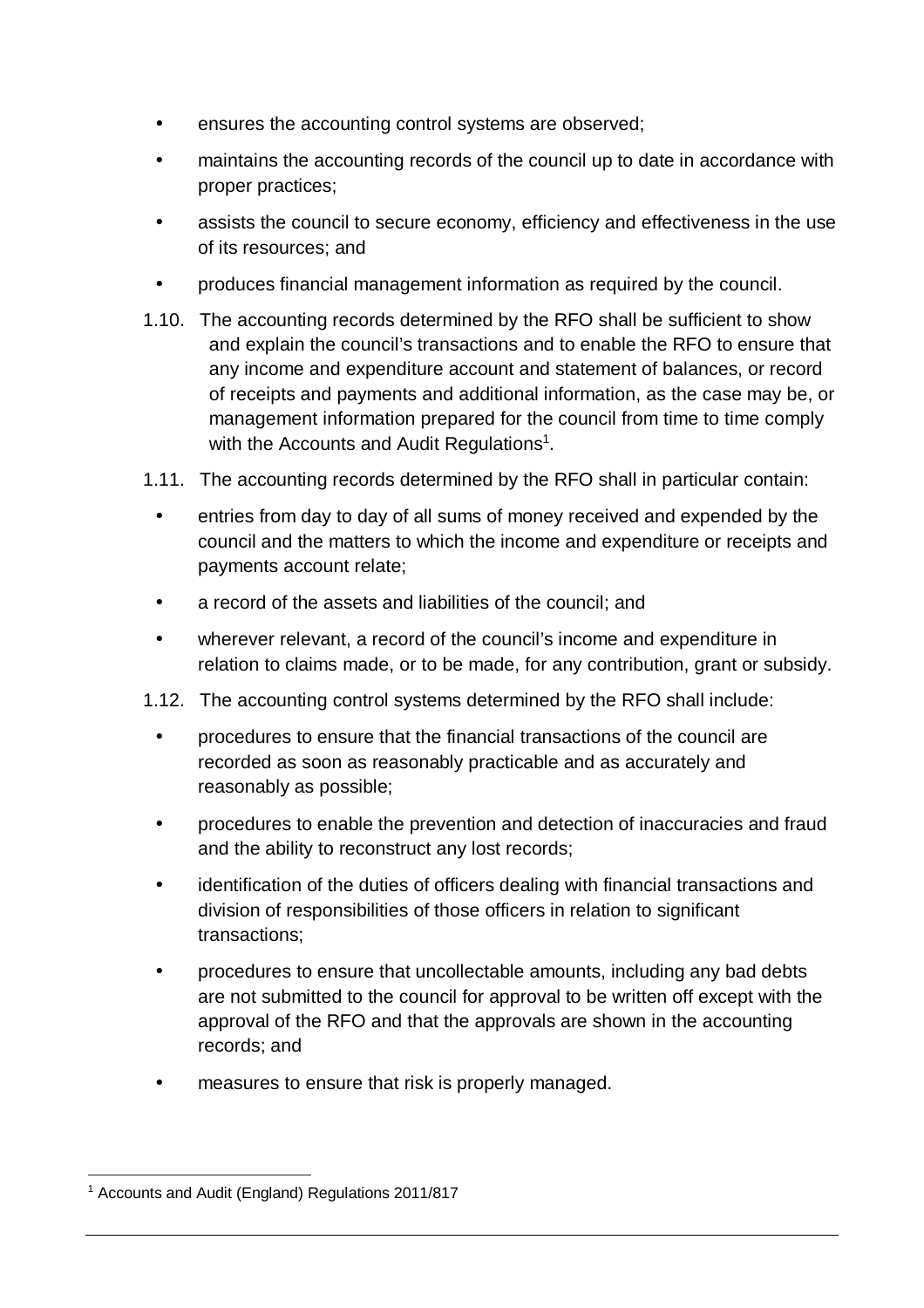- 1.13. The council is not empowered by these Regulations or otherwise to delegate certain specified decisions. In particular any decision regarding:
- setting the final budget or the precept (council tax requirement);
- approving accounting statements;
- approving an annual governance statement;
- borrowing;
- writing off bad debts;
- declaring eligibility for the General Power of Competence; and
- addressing recommendations in any report from the internal or external auditors,

and shall be a matter for the full council only.

- 1.14. In addition the council must:
- determine and keep under regular review the bank mandate for all council bank accounts;
- approve any grant or a single commitment in excess of £5,000; and
- in respect of the annual salary for any employee have regard to recommendations about annual salaries of employees made by the relevant committee in accordance with its terms of reference.
- 1.15. In these financial regulations, references to the Accounts and Audit Regulations or 'the regulations' shall mean the regulations issued under the provisions of section 27 of the Audit Commission Act 1998, or any superseding legislation, and then in force unless otherwise specified.

In these financial regulations the term 'proper practice' or 'proper practices' shall refer to guidance issued in Governance and Accountability for Local Councils - a Practitioners' Guide (England) issued by the Joint Practitioners Advisory Group (JPAG), available from the websites of NALC (National Association for Local Councils) and the Society for Local Council Clerks (SLCC).

## **ACCOUNTING AND AUDIT (INTERNAL AND EXTERNAL)**

- 1.16. All accounting procedures and financial records of the council shall be determined by the RFO in accordance with the Accounts and Audit Regulations, appropriate guidance and proper practices.
- 1.17. On a regular basis, at least once in each quarter, and at each financial year end, a member other than the Chairman (or a cheque signatory) shall be appointed to verify bank reconciliations (for all accounts) produced by the RFO. The member shall sign the reconciliations and the original bank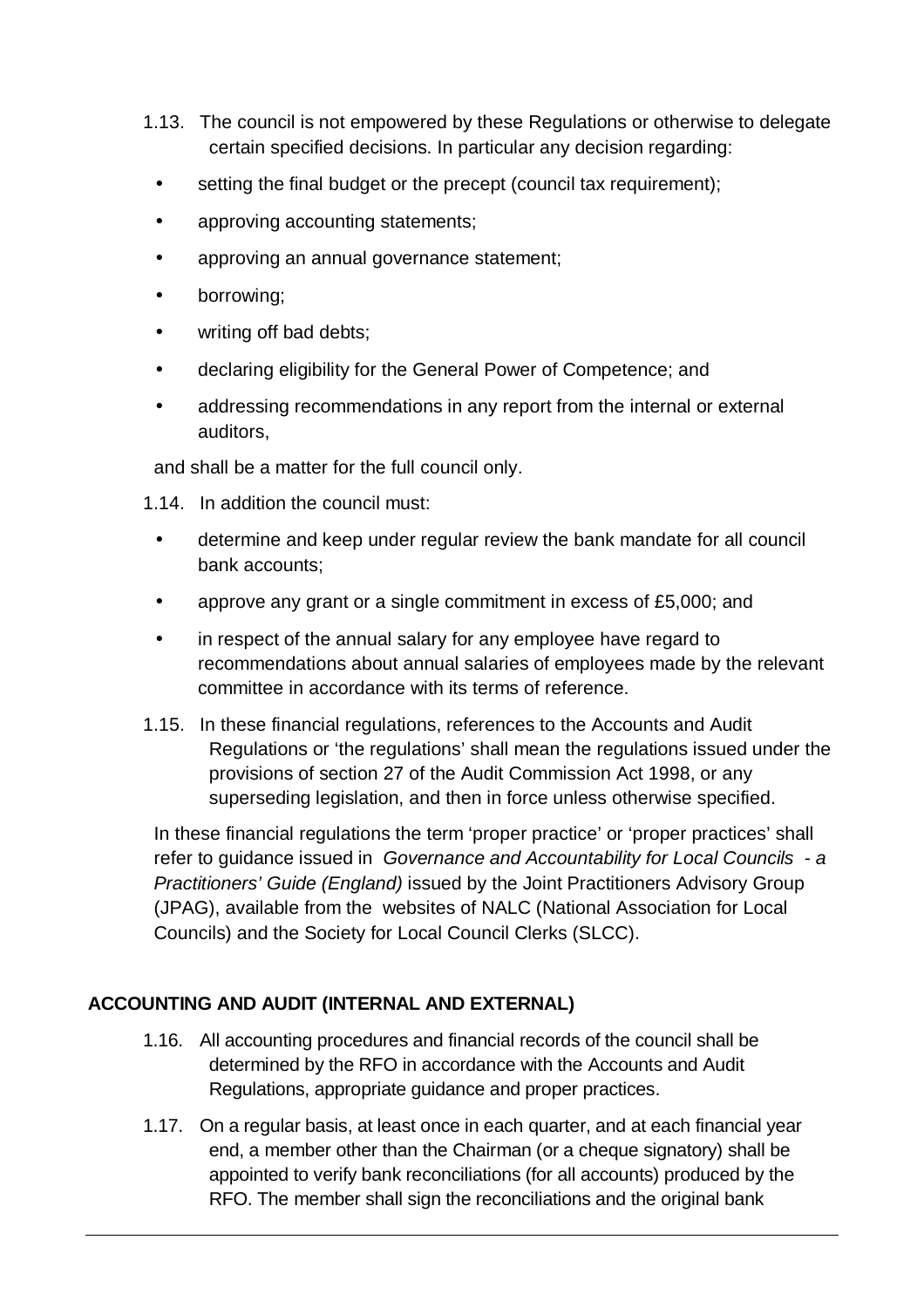statements (or similar document) as evidence of verification. This activity shall on conclusion be reported, including any exceptions, to and noted by the council.

- 1.18. The RFO shall complete the annual statement of accounts, annual report, and any related documents of the council contained in the Annual Return (as specified in proper practices) as soon as practicable after the end of the financial year and having certified the accounts shall submit them and report thereon to the council within the timescales set by the Accounts and Audit Regulations.
- 1.19. The council shall ensure that there is an adequate and effective system of internal audit of its accounting records, and of its system of internal control in accordance with proper practices. Any officer or member of the council shall make available such documents and records as appear to the council to be necessary for the purpose of the audit and shall, as directed by the council, supply the RFO, internal auditor, or external auditor with such information and explanation as the council considers necessary for that purpose.
- 1.20. The internal auditor shall be appointed by and shall carry out the work in relation to internal controls required by the council in accordance with proper practices.
- 1.21. The internal auditor shall:
- be competent and independent of the financial operations of the council;
- report to council in writing, or in person, on a regular basis with a minimum of one annual written report during each financial year;
- to demonstrate competence, objectivity and independence, be free from any actual or perceived conflicts of interest, including those arising from family relationships; and
- have no involvement in the financial decision making, management or control of the council.
- 1.22. Internal or external auditors may not under any circumstances:
- perform any operational duties for the council;
- initiate or approve accounting transactions; or
- direct the activities of any council employee, except to the extent that such employees have been appropriately assigned to assist the internal auditor.
- 1.23. For the avoidance of doubt, in relation to internal audit the terms 'independent' and 'independence' shall have the same meaning as is described in proper practices.
- 1.24. The RFO shall make arrangements for the exercise of electors' rights in relation to the accounts including the opportunity to inspect the accounts,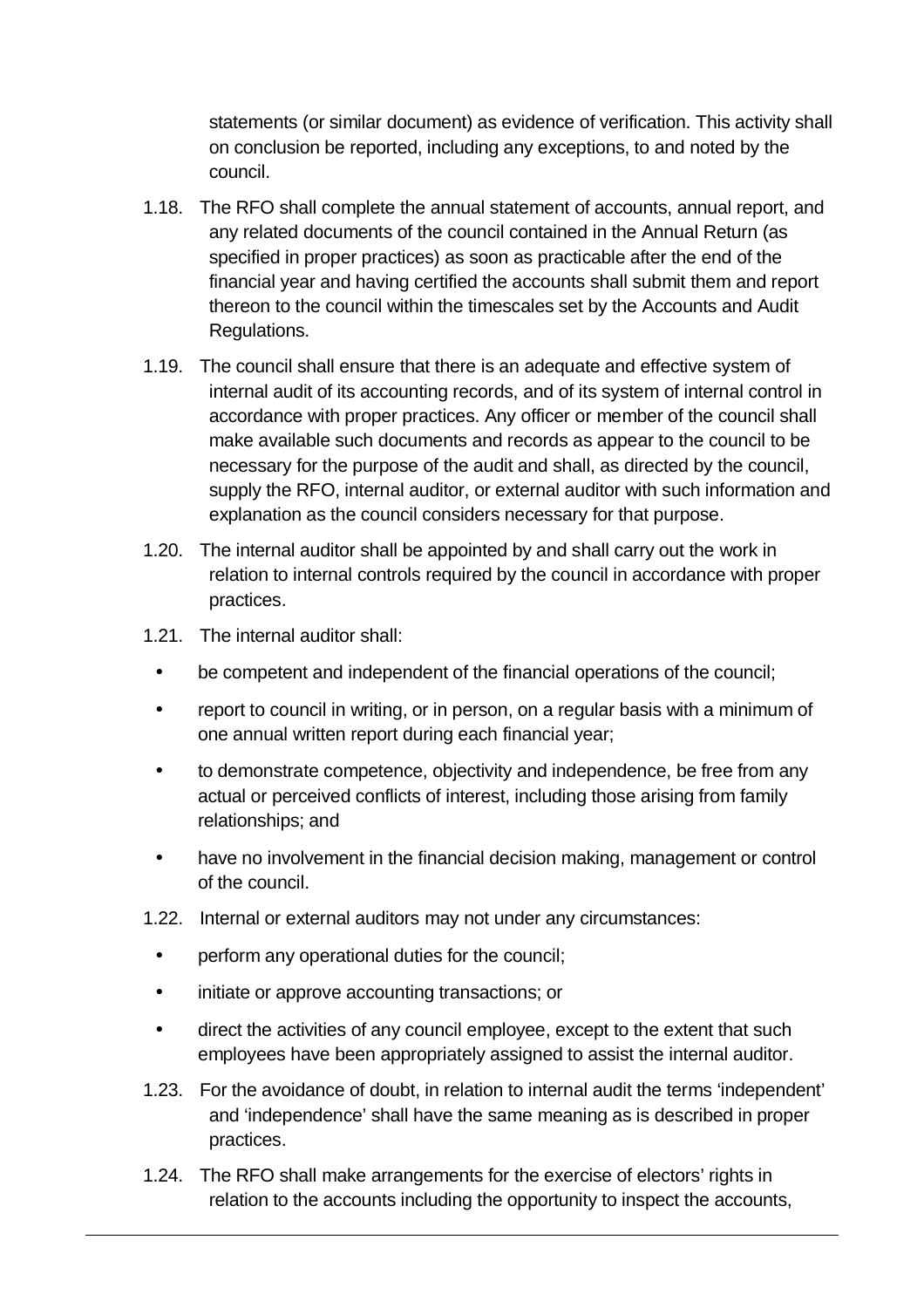books, and vouchers and display or publish any notices and statements of account required by Audit Commission Act 1998, or any superseding legislation, and the Accounts and Audit Regulations.

1.25. The RFO shall, without undue delay, bring to the attention of all councillors any correspondence or report from internal or external auditors.

## **ANNUAL ESTIMATES (BUDGET) AND FORWARD PLANNING**

- 1.26. The council shall review its three year forecast of revenue and capital receipts and payments. Having regard to the forecast, it shall thereafter formulate and submit proposals for the following financial year to the council not later than the end of November each year including any proposals for revising the forecast.
- 1.27. The RFO must each year, by no later than November, prepare detailed estimates of all receipts and payments including the use of reserves and all sources of funding for the following financial year in the form of a budget to be considered by the council.
- 1.28. The council shall consider annual budget proposals in relation to the council's three year forecast of revenue and capital receipts and payments including recommendations for the use of reserves and sources of funding and update the forecast accordingly.
- 1.29. The council shall fix the precept (council tax requirement), and relevant basic amount of council tax to be levied for the ensuing financial year not later than by the end of January each year. The RFO shall issue the precept to the billing authority and shall supply each member with a copy of the approved annual budget.
- 1.30. The approved annual budget shall form the basis of financial control for the ensuing year.

### **BUDGETARY CONTROL AND AUTHORITY TO SPEND**

- 1.31. Expenditure on revenue items may be authorised up to the amounts included for that class of expenditure in the approved budget. This authority is to be determined by:
- the council for all items over £5.000:
- the Clerk, in conjunction with Chairman of Council for any items below £500.

Such authority is to be evidenced by a minute or by an authorisation slip duly signed by the Clerk, and where necessary also by the appropriate Chairman.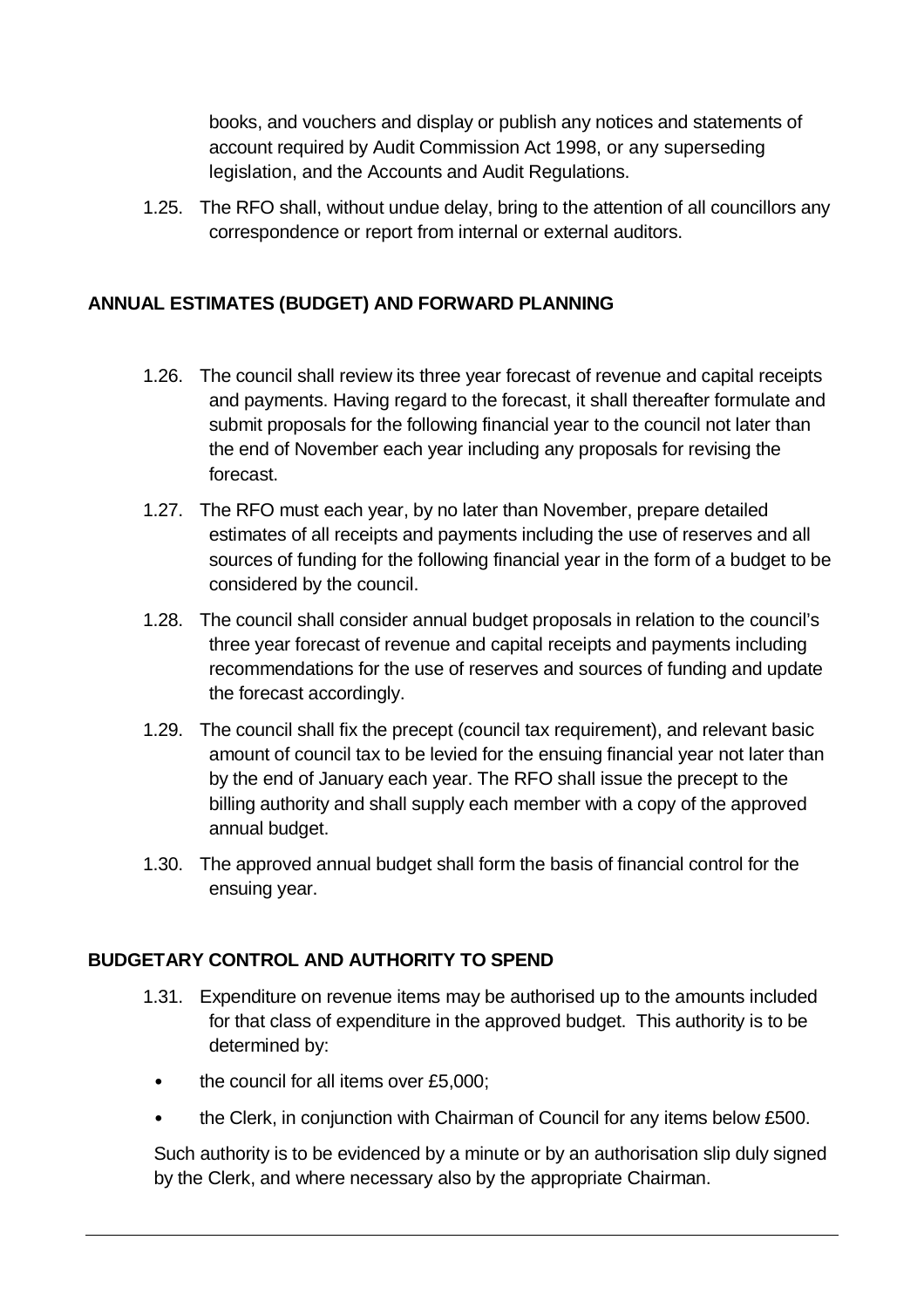Contracts may not be disaggregated to avoid controls imposed by these regulations.

- 1.32. No expenditure may be authorised that will exceed the amount provided in the revenue budget for that class of expenditure other than by resolution of the council. During the budget year and with the approval of council having considered fully the implications for public services, unspent and available amounts may be moved to other budget headings or to an earmarked reserve as appropriate ('virement').
- 1.33. Unspent provisions in the revenue or capital budgets for completed projects shall not be carried forward to a subsequent year.
- 1.34. The salary budgets are to be reviewed at least annually by November for the following financial year and such review shall be evidenced by a hard copy schedule signed by the Clerk and the Chairman of Council. The RFO will inform committees of any changes impacting on their budget requirement for the coming year in good time.
- 1.35. In cases of extreme risk to the delivery of council services, the clerk may authorise revenue expenditure on behalf of the council which in the clerk's judgement it is necessary to carry out. Such expenditure includes repair, replacement or other work, whether or not there is any budgetary provision for the expenditure, subject to a limit of £500. The Clerk shall report such action to the chairman as soon as possible and to the council as soon as practicable thereafter.
- 1.36. No expenditure shall be authorised in relation to any capital project and no contract entered into or tender accepted involving capital expenditure unless the council is satisfied that the necessary funds are available and the requisite borrowing approval has been obtained.
- 1.37. All capital works shall be administered in accordance with the council's standing orders and financial regulations relating to contracts.
- 1.38. The RFO shall regularly provide the council with a statement of receipts and payments to date under each head of the budgets, comparing actual expenditure to the appropriate date against that planned as shown in the budget. These statements are to be prepared at least at the end of each financial quarter and shall show explanations of material variances. For this purpose "material" shall be in excess of £250 or 15% of the budget.
- 1.39. Changes in earmarked reserves shall be approved by council as part of the budgetary control process.

## **BANKING ARRANGEMENTS AND AUTHORISATION OF PAYMENTS**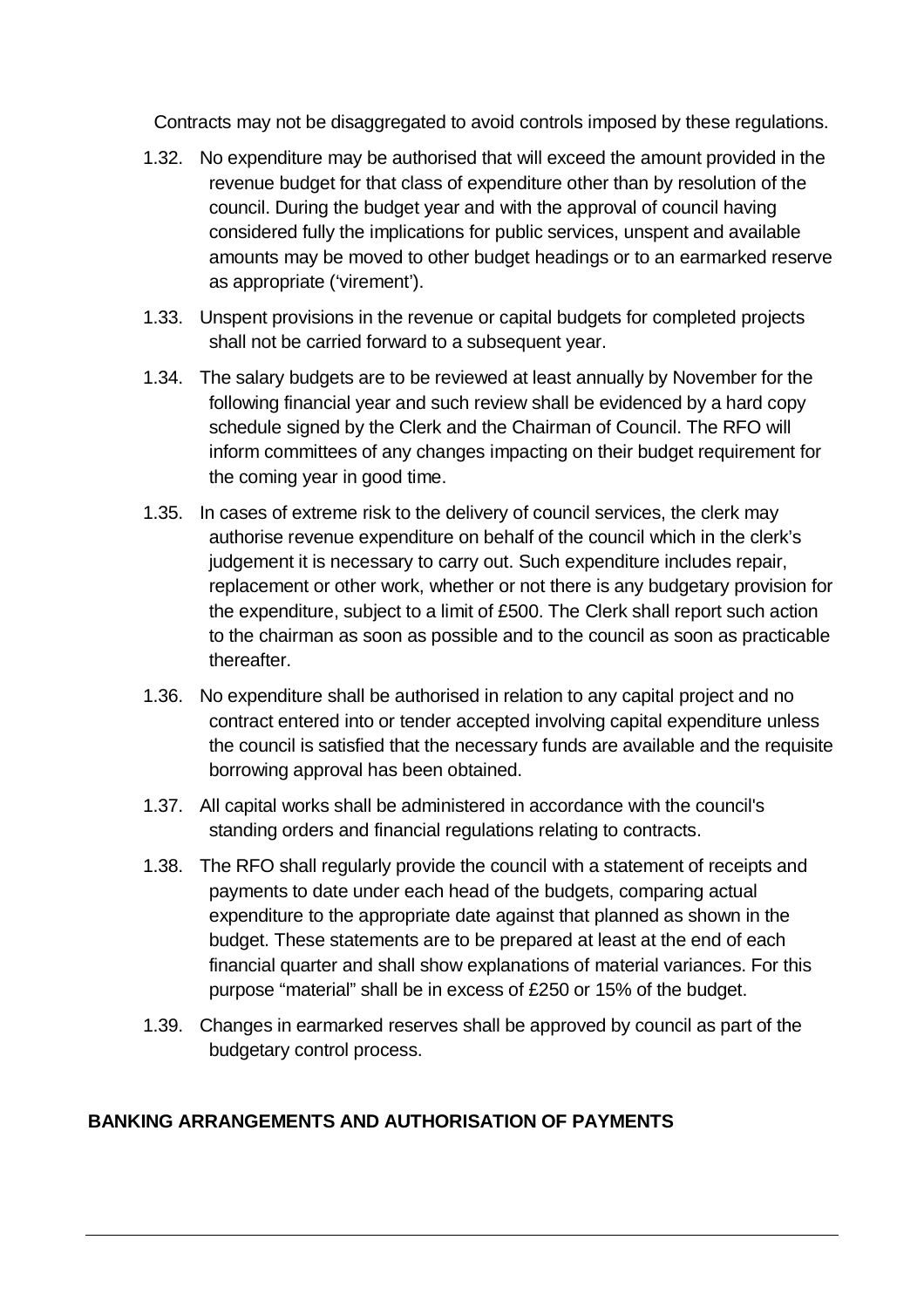- 1.40. The council's banking arrangements, including the bank mandate, shall be made by the RFO and approved by the council; banking arrangements may not be delegated to a committee. They shall be regularly reviewed for safety and efficiency.
- 1.41. Suppliers of good and services to the council are advised to prepare invoices up to and including the last day of each month before submission for payment. Councillors may also make exceptions to the payment process if a delay would cause hardship to the supplier. The conditions in Regulation 1.45 apply.
- 1.42. The RFO shall prepare a schedule of payments requiring authorisation, forming part of the Agenda for the Meeting and, together with the relevant invoices, present the schedule to council. The council / committee shall review the schedule for compliance and, having satisfied itself shall authorise payment by a resolution of the council. The approved schedule shall be ruled off and initialled by the Chairman of the Meeting. A detailed list of all payments shall be disclosed within or as an attachment to the minutes of the meeting at which payment was authorised. Personal payments (including salaries, wages, expenses and any payment made in relation to the termination of a contract of employment) may be summarised to remove public access to any personal information.
- 1.43. All invoices for payment shall be examined, verified and certified by the RFO to confirm that the work, goods or services to which each invoice relates has been received, carried out, examined and represents expenditure previously approved by the council.
- 1.44. The RFO shall examine invoices for arithmetical accuracy and analyse them to the appropriate expenditure heading. The RFO shall take all steps to pay all invoices submitted, and which are in order, at the next available council meeting.
- 1.45. The Clerk and RFO shall have delegated authority to authorise the payment of items only in the following circumstances:
- a) If a payment is necessary to avoid a charge to interest under the Late Payment of Commercial Debts (Interest) Act 1998, and the due date for payment is before the next scheduled Meeting of council, where the Clerk and RFO certify that there is no dispute or other reason to delay payment, provided that a list of such payments shall be submitted to the next appropriate meeting of council [or finance committee];
- b) An expenditure item authorised under 5.6 below (continuing contracts and obligations) provided that a list of such payments shall be submitted to the next appropriate meeting of council; or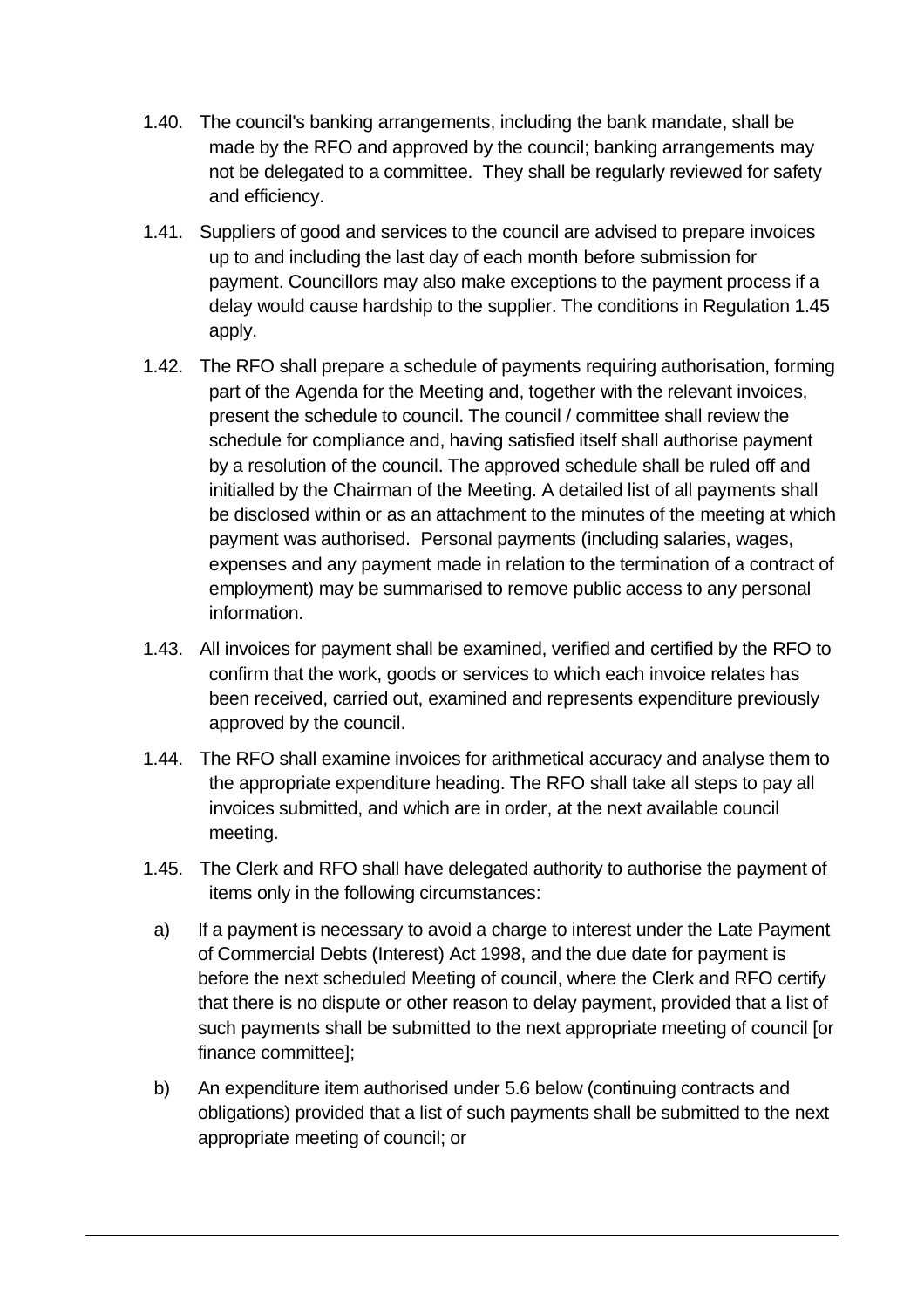- c) fund transfers within the councils banking arrangements up to the sum of £10,000, provided that a list of such payments shall be submitted to the next appropriate meeting of council [or finance committee].
- 1.46. For each financial year the Clerk and RFO shall draw up a list of due payments which arise on a regular basis as the result of a continuing contract, statutory duty, or obligation (such as but not exclusively, Salaries, PAYE and NI, Superannuation Fund and regular maintenance contracts and the like for which council may authorise payment for the year provided that the requirements of regulation 4.1 (Budgetary Controls) are adhered to, provided also that a list of such payments shall be submitted to the next appropriate meeting of council.
- 1.47. A record of regular payments made under 5.6 above shall be drawn up and be signed by two members on each and every occasion when payment is authorised - thus controlling the risk of duplicated payments being authorised and / or made.
- 1.48. In respect of grants, these will be approved within any limits set by council and in accordance with any policy statement approved by council. Any Revenue or Capital Grant in excess of £5,000 shall before payment, be subject to ratification by resolution of the council.
- 1.49. Members are subject to the Code of Conduct that has been adopted by the council and shall comply with the Code and Standing Orders when a decision to authorise or instruct payment is made in respect of a matter in which they have a disclosable pecuniary or other interest, unless a dispensation has been granted.
- 1.50. The council will aim to rotate the duties of members in these Regulations so that onerous duties are shared out as evenly as possible over time.
- 1.51. Any changes in the recorded details of suppliers, such as bank account records, shall be approved in writing by a Member.
- 1.52. The council may be asked to hold and manage funds on behalf of community groups. This may be a condition of a group receiving a grant or donation from an external organisation. In these circumstances, the funding will be ringfenced in the council's accounts and financial reports, and all conditions listed above in relation to the submission and payment of invoices will be applied.

## **INSTRUCTIONS FOR THE MAKING OF PAYMENTS**

- 1.53. The council will make safe and efficient arrangements for the making of its payments.
- 1.54. Following authorisation under Financial Regulation 5 above, the council, or if so delegated, the Clerk or RFO shall give instruction that a payment shall be made.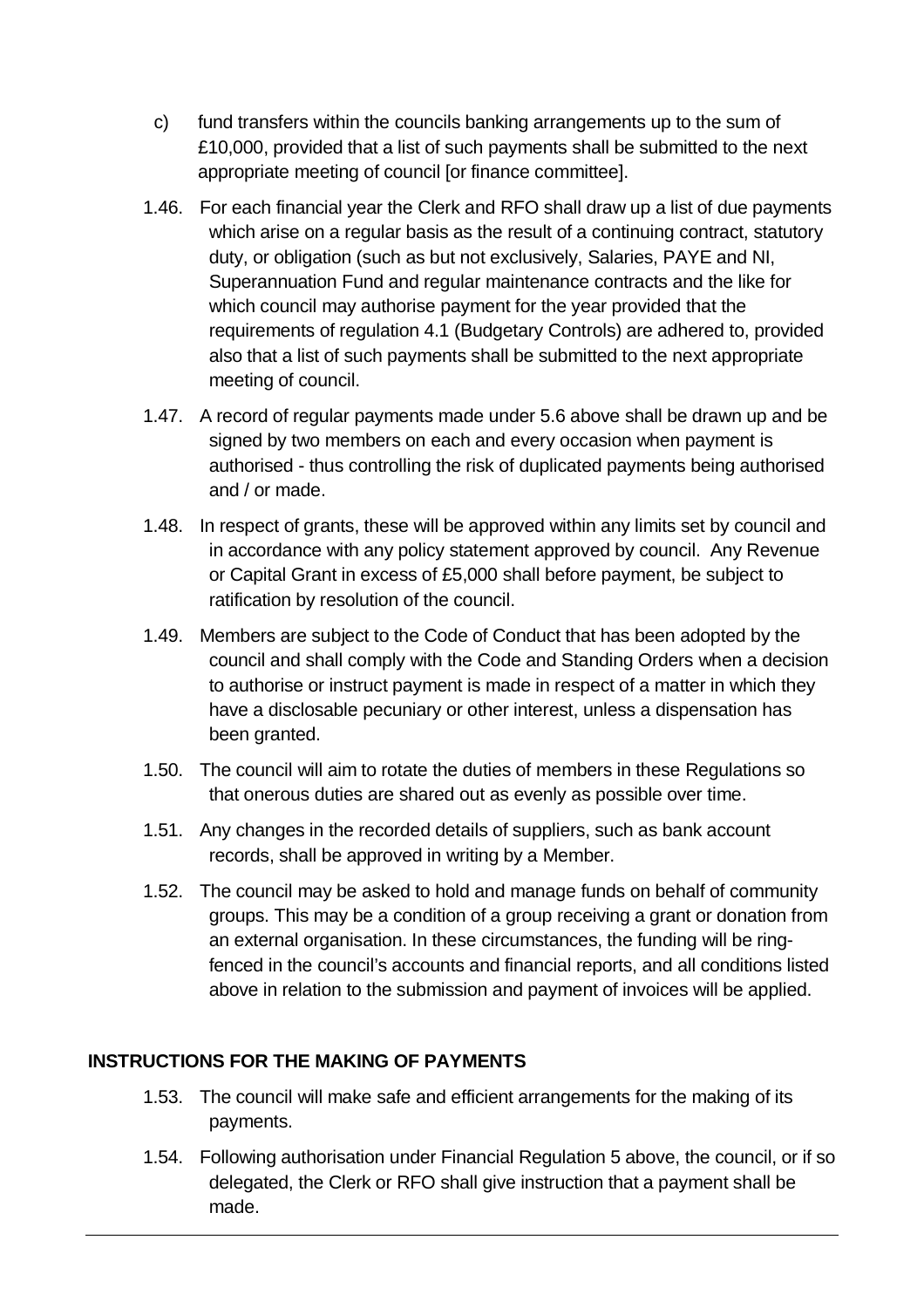- 1.55. All payments shall be effected by cheque or other instructions to the council's bankers, or otherwise, in accordance with a resolution of council.
- 1.56. Cheques or orders for payment drawn on the bank account in accordance with the schedule as presented to council, be signed by one and countersigned by the Clerk, in accordance with a resolution instructing that payment. If a member who is also a bank signatory has declared a disclosable pecuniary interest, or has any other interest, in the matter in respect of which the payment is being made, that councillor shall be required to consider Standing Orders, and thereby determine whether it is appropriate and / or permissible to be a signatory to the transaction in question.
- 1.57. To indicate agreement of the details shown on the cheque or order for payment with the counterfoil and the invoice or similar documentation, the signatories shall each also initial the cheque counterfoil.
- 1.58. Cheques or orders for payment shall not normally be presented for signature other than at a council or committee meeting (including immediately before or after such a meeting). Any signatures obtained away from such meetings shall be reported to the council at the next convenient meeting.
- 1.59. If thought appropriate by the council, payment for utility supplies (energy, telephone and water) and any National Non-Domestic Rates may be made by variable direct debit provided that the instructions are signed by two members and any payments are reported to council as made. The approval of the use of a variable direct debit shall be renewed by resolution of the council at least every two years.
- 1.60. If thought appropriate by the council, payment for certain items (principally salaries) may be made by banker's standing order provided that the instructions are signed, or otherwise evidenced by two members are retained and any payments are reported to council as made. The approval of the use of a banker's standing order shall be renewed by resolution of the council at least every two years.
- 1.61. If thought appropriate by the council, payment for certain items may be made by BACS or CHAPS methods provided that the instructions for each payment are signed, or otherwise evidenced, by two authorised bank signatories are retained and any payments are reported to council as made. The approval of the use of BACS or CHAPS shall be renewed by resolution of the council at least every two years.
- 1.62. If thought appropriate by the council payment for certain items may be made by internet banking transfer provided evidence is retained showing which members approved the payment.
- 1.63. Where a computer requires use of a personal identification number (PIN) or other password(s), for access to the council's records on that computer, a note shall be made of the PIN and Passwords and shall be handed to and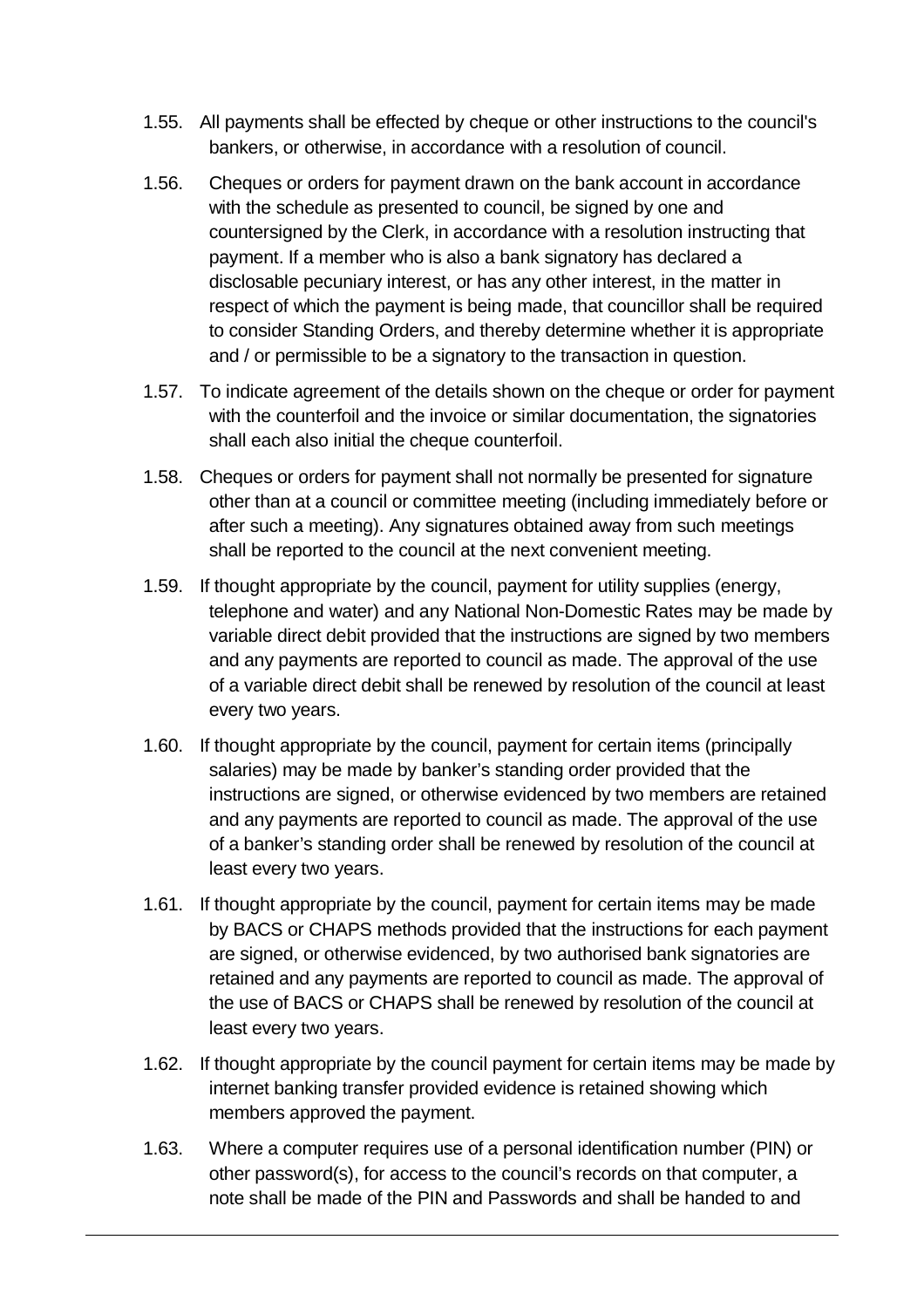retained by the Chairman of Council in a sealed dated envelope. This envelope may not be opened other than in the presence of two other councillors. After the envelope has been opened, in any circumstances, the PIN and / or passwords shall be changed as soon as practicable. The fact that the sealed envelope has been opened, in whatever circumstances, shall be reported to all members immediately and formally to the next available meeting of the council. This will not be required for a member's personal computer used only for remote authorisation of bank payments.

- 1.64. No employee or councillor shall disclose any PIN or password, relevant to the working of the council or its bank accounts, to any person not authorised in writing by the council or a duly delegated committee.
- 1.65. Regular back-up copies of the records on any computer shall be made and shall be stored securely away from the computer in question, and preferably off site.
- 1.66. The council, and any members using computers for the council's financial business, shall ensure that anti-virus, anti-spyware and firewall, software with automatic updates, together with a high level of security, is used.
- 1.67. Where internet banking arrangements are made with any bank, the Clerk shall be appointed as the Service Administrator. The bank mandate approved by the council shall identify a number of councillors who will be authorised to approve transactions on those accounts. The bank mandate will state clearly the amounts of payments that can be instructed by the use of the Service Administrator alone, or by the Service Administrator with a stated number of approvals.
- 1.68. Access to any internet banking accounts will be directly to the access page (which may be saved under "favourites"), and not through a search engine or e-mail link. Remembered or saved passwords facilities must not be used on any computer used for council banking work. Breach of this Regulation will be treated as a very serious matter under these regulations.
- 1.69. Changes to account details for suppliers, which are used for internet banking may only be changed on written hard copy notification by the supplier and supported by hard copy authority for change signed by the Clerk and a member. A programme of regular checks of standing data with suppliers will be followed.
- 1.70. Any Debit Card issued for use will be specifically restricted to the Clerk and will also be restricted to a single transaction maximum value of £500 unless authorised by council or finance committee in writing before any order is placed.
- 1.71. A pre-paid debit card may be issued to employees with varying limits. These limits will be set by the council. Transactions and purchases made will be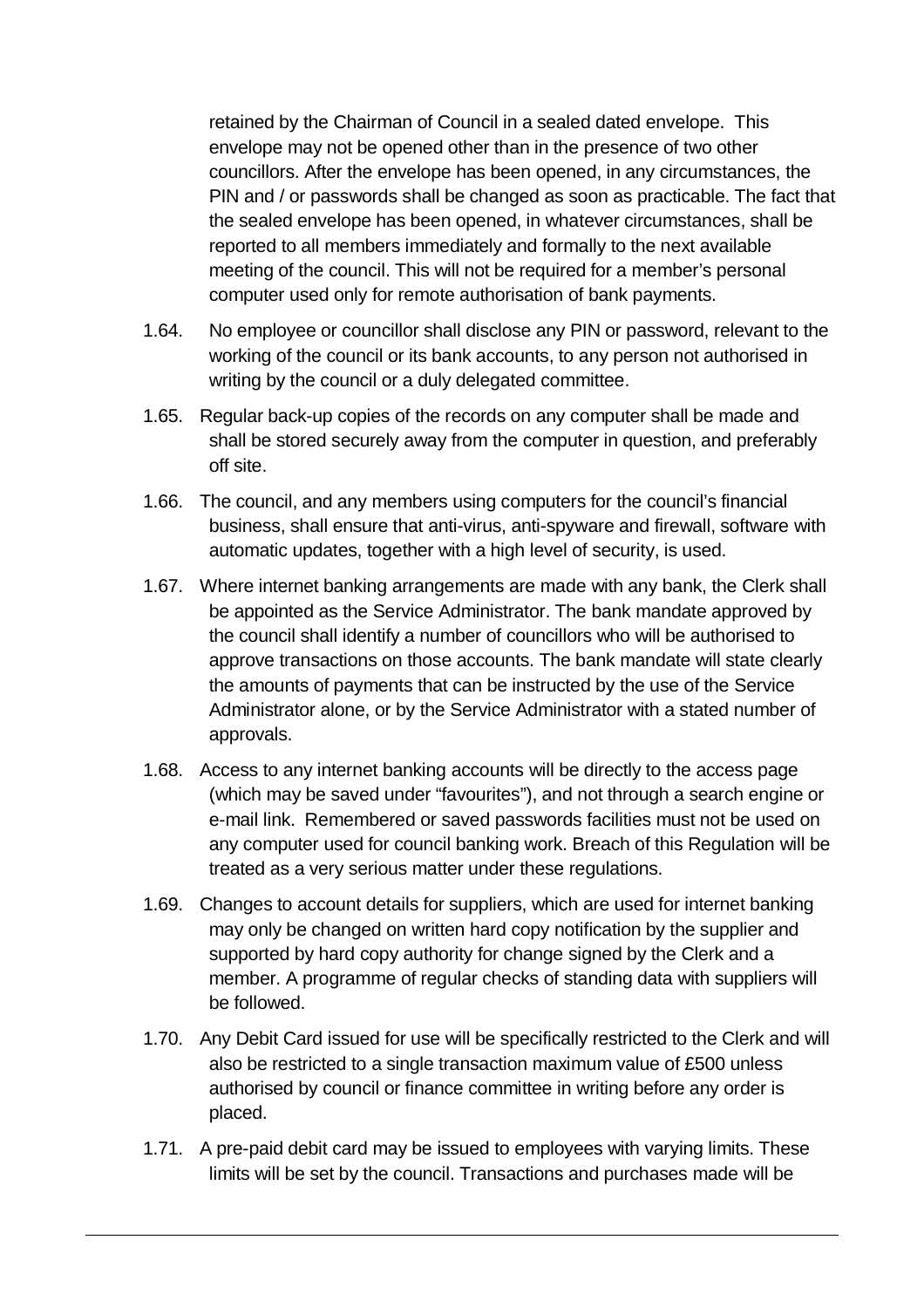reported to the council and authority for topping-up shall be at the discretion of the council.

- 1.72. Any corporate credit card or trade card account opened by the council will be specifically restricted to use by the Clerk and shall be subject to automatic payment in full at each month-end. Personal credit or debit cards of members or staff shall not be used under any circumstances.
- 1.73. The council will not maintain any form of cash float. All cash received must be banked intact. Any payments made in cash by the Clerk (for example for postage or minor stationery items) shall be refunded on a regular basis, at least quarterly.

### **PAYMENT OF SALARIES**

- 1.74. As an employer, the council shall make arrangements to meet fully the statutory requirements placed on all employers by PAYE and National Insurance legislation. The payment of all salaries shall be made in accordance with payroll records and the rules of PAYE and National Insurance currently operating, and salary rates shall be as agreed by council, or duly delegated committee.
- 1.75. Payment of salaries and payment of deductions from salary such as may be required to be made for tax, national insurance and pension contributions, or similar statutory or discretionary deductions must be made in accordance with the payroll records and on the appropriate dates stipulated in employment contracts, provided that each payment is reported to the next available council meeting, as set out in these regulations above.
- 1.76. No changes shall be made to any employee's pay, emoluments, or terms and conditions of employment without the prior consent of the council.
- 1.77. Each and every payment to employees of net salary and to the appropriate creditor of the statutory and discretionary deductions shall be recorded in a separate confidential record (confidential cash book). This confidential record is not open to inspection or review (under the Freedom of Information Act 2000 or otherwise) other than:
	- a) by any councillor who can demonstrate a need to know;
	- b) by the internal auditor;
	- c) by the external auditor; or
- d) by any person authorised under Audit Commission Act 1998, or any superseding legislation.
- 1.78. The total of such payments in each calendar month shall be reported with all other payments as made as may be required under these Financial Regulations, to ensure that only payments due for the period have actually been paid.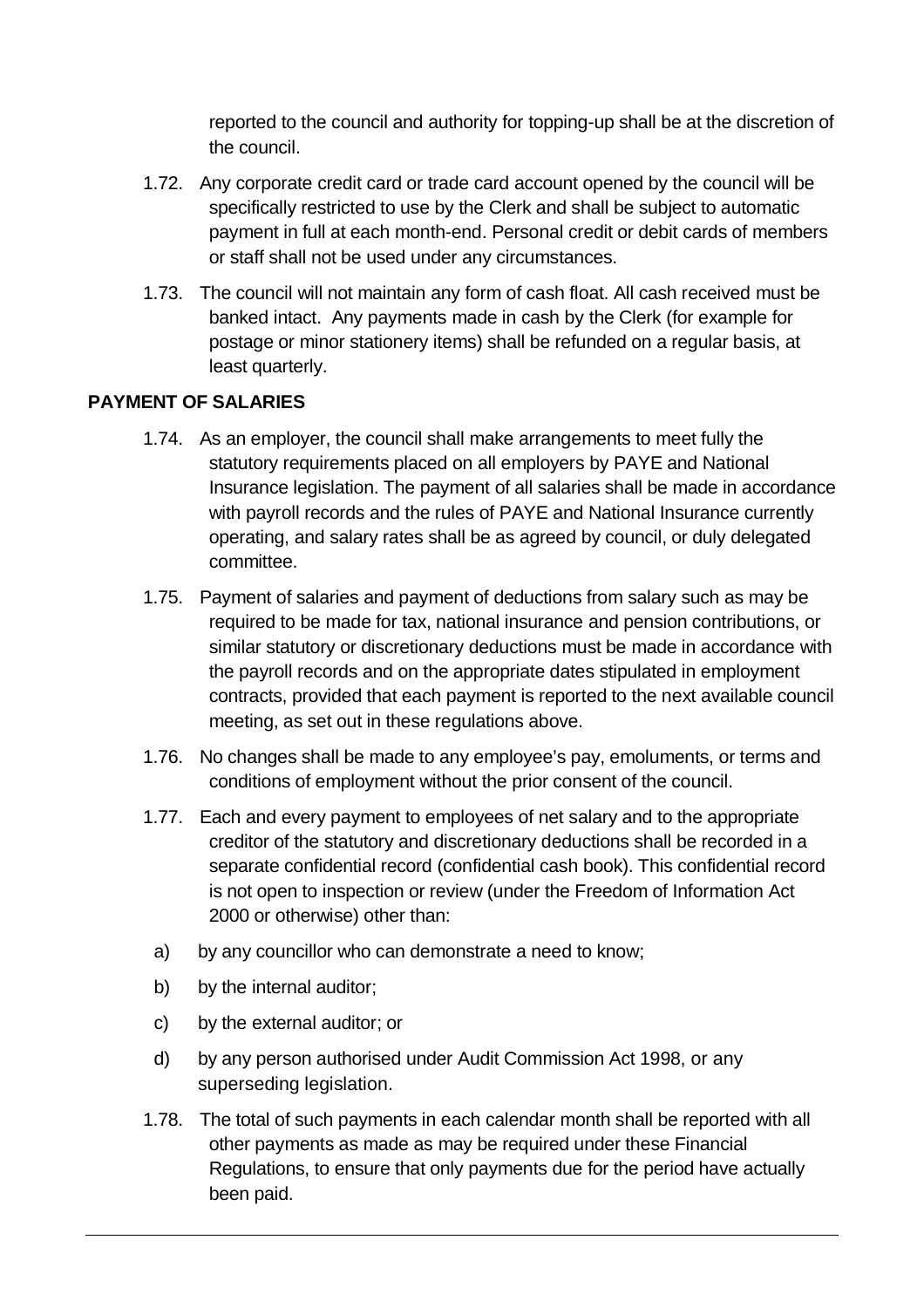- 1.79. An effective system of personal performance management should be maintained for the senior officers.
- 1.80. Any termination payments shall be supported by a clear business case and reported to the council. Termination payments shall only be authorised by council.
- 1.81. Before employing interim staff the council must consider a full business case.

#### **LOANS AND INVESTMENTS**

- 1.82. All borrowings shall be effected in the name of the council, after obtaining any necessary borrowing approval. Any application for borrowing approval shall be approved by Council as to terms and purpose. The application for borrowing approval, and subsequent arrangements for the loan shall only be approved by full council.
- 1.83. Any financial arrangement which does not require formal borrowing approval from the Secretary of State/Welsh Assembly Government (such as Hire Purchase or Leasing of tangible assets) shall be subject to approval by the full council. In each case a report in writing shall be provided to council in respect of value for money for the proposed transaction.
- 1.84. The council will arrange with the council's banks and investment providers for the sending of a copy of each statement of account to the Chairman of the council at the same time as one is issued to the Clerk or RFO.
- 1.85. All loans and investments shall be negotiated in the name of the council and shall be for a set period in accordance with council policy.
- 1.86. The council shall consider the need for an Investment Strategy and Policy which, if drawn up, shall be in accordance with relevant regulations, proper practices and guidance. Any Strategy and Policy shall be reviewed by the council at least annually.
- 1.87. All investments of money under the control of the council shall be in the name of the council.
- 1.88. All investment certificates and other documents relating thereto shall be retained in the custody of the RFO.
- 1.89. Payments in respect of short term or long term investments, including transfers between bank accounts held in the same bank, or branch, shall be made in accordance with Regulation 5 (Authorisation of payments) and Regulation 6 (Instructions for payments).

#### **INCOME**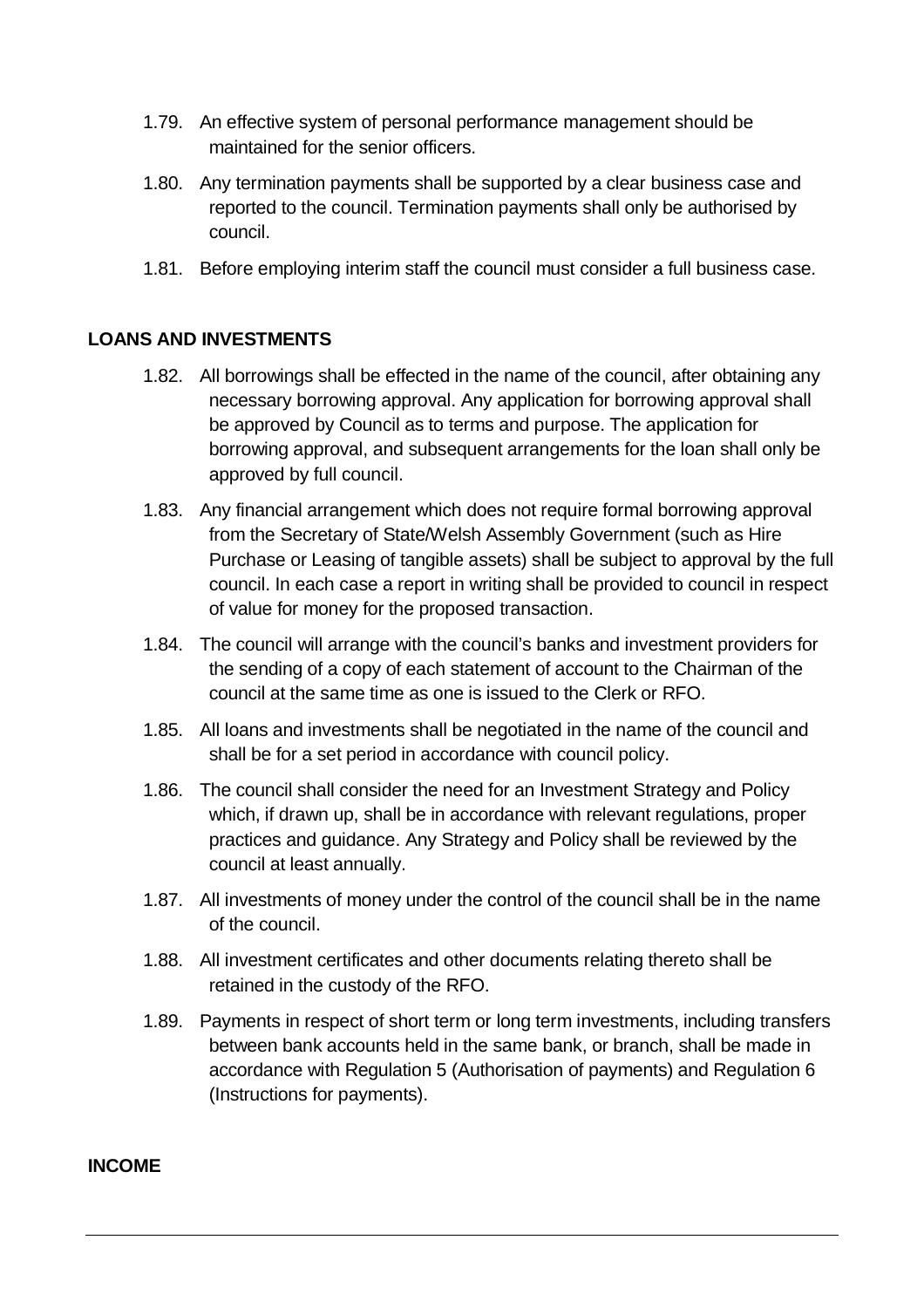- 1.90. The collection of all sums due to the council shall be the responsibility of and under the supervision of the RFO.
- 1.91. Particulars of all charges to be made for work done, services rendered or goods supplied shall be agreed annually by the council, notified to the RFO and the RFO shall be responsible for the collection of all accounts due to the council.
- 1.92. The council will review all fees and charges at least annually, following a report of the Clerk.
- 1.93. Any sums found to be irrecoverable and any bad debts shall be reported to the council and shall be written off in the year.
- 1.94. All sums received on behalf of the council shall be banked intact as directed by the RFO. In all cases, all receipts shall be deposited with the council's bankers with such frequency as the RFO considers necessary.
- 1.95. The origin of each receipt shall be entered on the paying-in slip.
- 1.96. Personal cheques shall not be cashed out of money held on behalf of the council.
- 1.97. The RFO shall promptly complete any VAT Return that is required. Any repayment claim due in accordance with VAT Act 1994 section 33 shall be made at least annually coinciding with the financial year end.
- 1.98. Where any significant sums of cash are regularly received by the council, the RFO shall take such steps as are agreed by the council to ensure that more than one person is present when the cash is counted in the first instance, that there is a reconciliation to some form of control such as ticket issues, and that appropriate care is taken in the security and safety of individuals banking such cash.
- 1.99. Any income arising which is the property of a charitable trust shall be paid into a charitable bank account. Instructions for the payment of funds due from the charitable trust to the council (to meet expenditure already incurred by the authority) will be given by the Managing Trustees of the charity meeting separately from any council meeting (see also Regulation 16 below).

## **ORDERS FOR WORK, GOODS AND SERVICES**

- 1.100. An official order or letter shall be issued for all work, goods and services unless a formal contract is to be prepared or an official order would be inappropriate. Copies of orders shall be retained.is generally understood to include all fixed assets.
- 1.101. Order books shall be controlled by the RFO.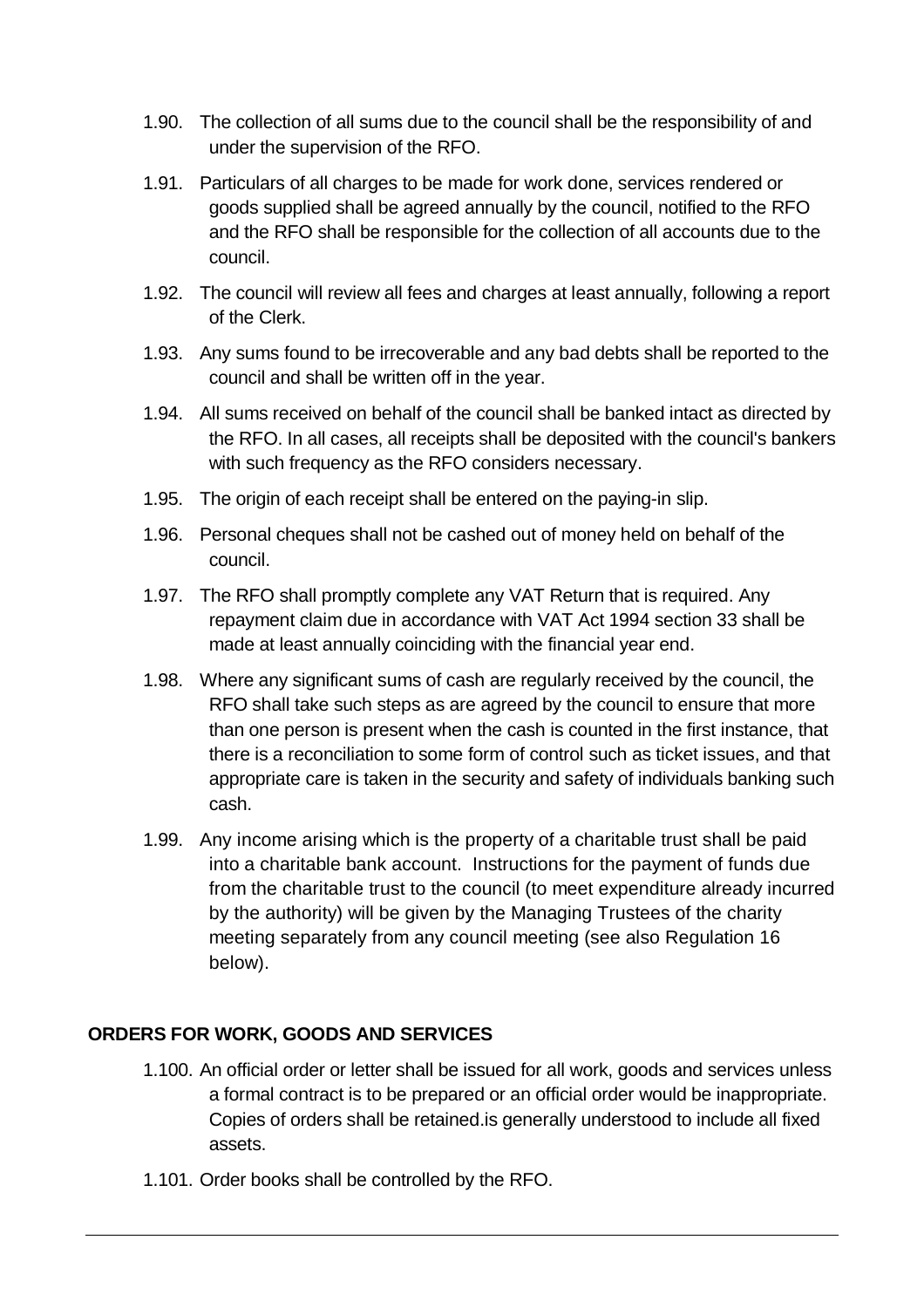- 1.102. All members and officers are responsible for obtaining value for money at all times. An officer issuing an official order shall ensure as far as reasonable and practicable that the best available terms are obtained in respect of each transaction, usually by obtaining three or more quotations or estimates from appropriate suppliers, subject to any de minimis provisions in Regulation 11.1 below.
- 1.103. A member may not issue an official order or make any contract on behalf of the council.
- 1.104. The RFO shall verify the lawful nature of any proposed purchase before the issue of any order, and in the case of new or infrequent purchases or payments, the RFO shall ensure that the statutory authority shall be reported to the meeting at which the order is approved so that the minutes can record the power being used.

## **CONTRACTS**

- 1.105. Procedures as to contracts are laid down as follows:
	- a. Every contract shall comply with these financial regulations, and no exceptions shall be made otherwise than in an emergency provided that this regulation need not apply to contracts which relate to items (i) to (vi) below:
		- i. for the supply of gas, electricity, water, sewerage and telephone services;
		- ii. for specialist services such as are provided by solicitors, accountants, surveyors and planning consultants;
		- iii. for work to be executed or goods or materials to be supplied which consist of repairs to or parts for existing machinery or equipment or plant;
		- iv. for work to be executed or goods or materials to be supplied which constitute an extension of an existing contract by the council;
		- v. for additional audit work of the external auditor up to an estimated value of £500 (in excess of this sum the Clerk and RFO shall act after consultation with the Chairman and Vice Chairman of council); and
		- vi. for goods or materials proposed to be purchased which are proprietary articles and / or are only sold at a fixed price.
	- b. Where it is intended to enter into a contract exceeding £60,000 in value for the supply of goods or materials or for the execution of works or specialist services other than such goods, materials, works or specialist services as are excepted as set out in paragraph (a) the Clerk shall invite tenders from at least three firms to be taken from the appropriate approved list.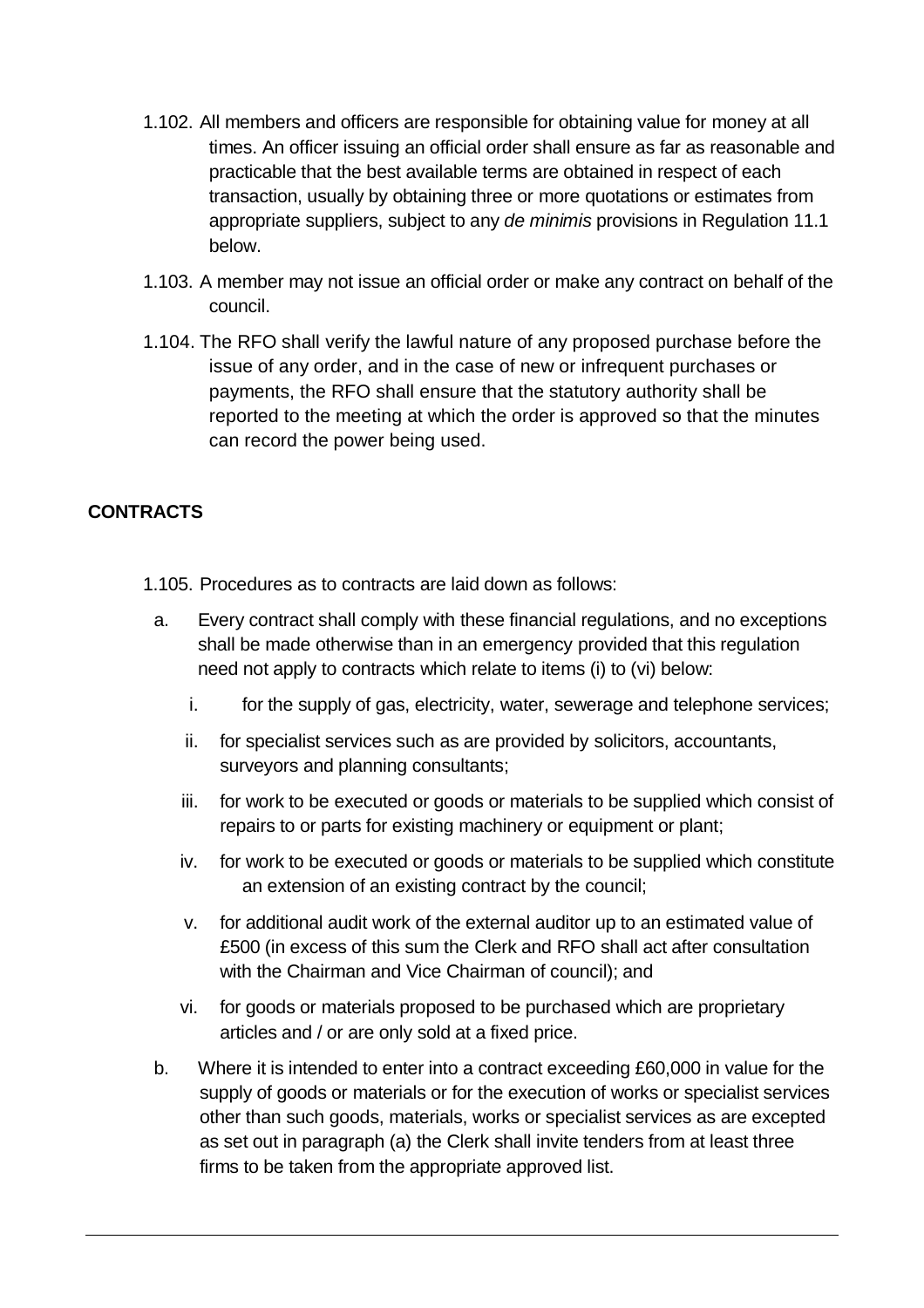- c. When applications are made to waive financial regulations relating to contracts to enable a price to be negotiated without competition the reason shall be embodied in a recommendation to the council.
- d. Such invitation to tender shall state the general nature of the intended contract and the Clerk shall obtain the necessary technical assistance to prepare a specification in appropriate cases. The invitation shall in addition state that tenders must be addressed to the Clerk in the ordinary course of post. Each tendering firm shall be supplied with a specifically marked envelope in which the tender is to be sealed and remain sealed until the prescribed date for opening tenders for that contract.
- e. All sealed tenders shall be opened at the same time on the prescribed date by the Clerk in the presence of at least one member of council.
- f. If less than three tenders are received for contracts above £60,000 or if all the tenders are identical the council may make such arrangements as it thinks fit for procuring the goods or materials or executing the works.
- g. Any invitation to tender issued under this regulation shall be subject to Standing Order 18d and shall refer to the terms of the Bribery Act 2010.
- h. When it is to enter into a contract of less than £60,000 in value for the supply of goods or materials or for the execution of works or specialist services other than such goods, materials, works or specialist services as are excepted as set out in paragraph (a) the Clerk or RFO shall obtain 3 quotations (priced descriptions of the proposed supply); where the value is below £3,000 and above £100 the Clerk or RFO shall strive to obtain 3 estimates. Otherwise, Regulation 1.31 above shall apply.
	- i. The council shall not be obliged to accept the lowest or any tender, quote or estimate.
	- j. Should it occur that the council, or duly delegated committee, does not accept any tender, quote or estimate, the work is not allocated and the council requires further pricing, provided that the specification does not change, no person shall be permitted to submit a later tender, estimate or quote who was present when the original decision making process was being undertaken.
	- k. The European Union Procurement Directive shall apply and the terms of the Public Contracts Regulations 2006 and the Utilities Contracts Regulations 2006 including thresholds shall be followed.

## **PAYMENTS UNDER CONTRACTS FOR BUILDING OR OTHER CONSTRUCTION WORKS**

1.106. Payments on account of the contract sum shall be made within the time specified in the contract by the RFO upon authorised certificates of the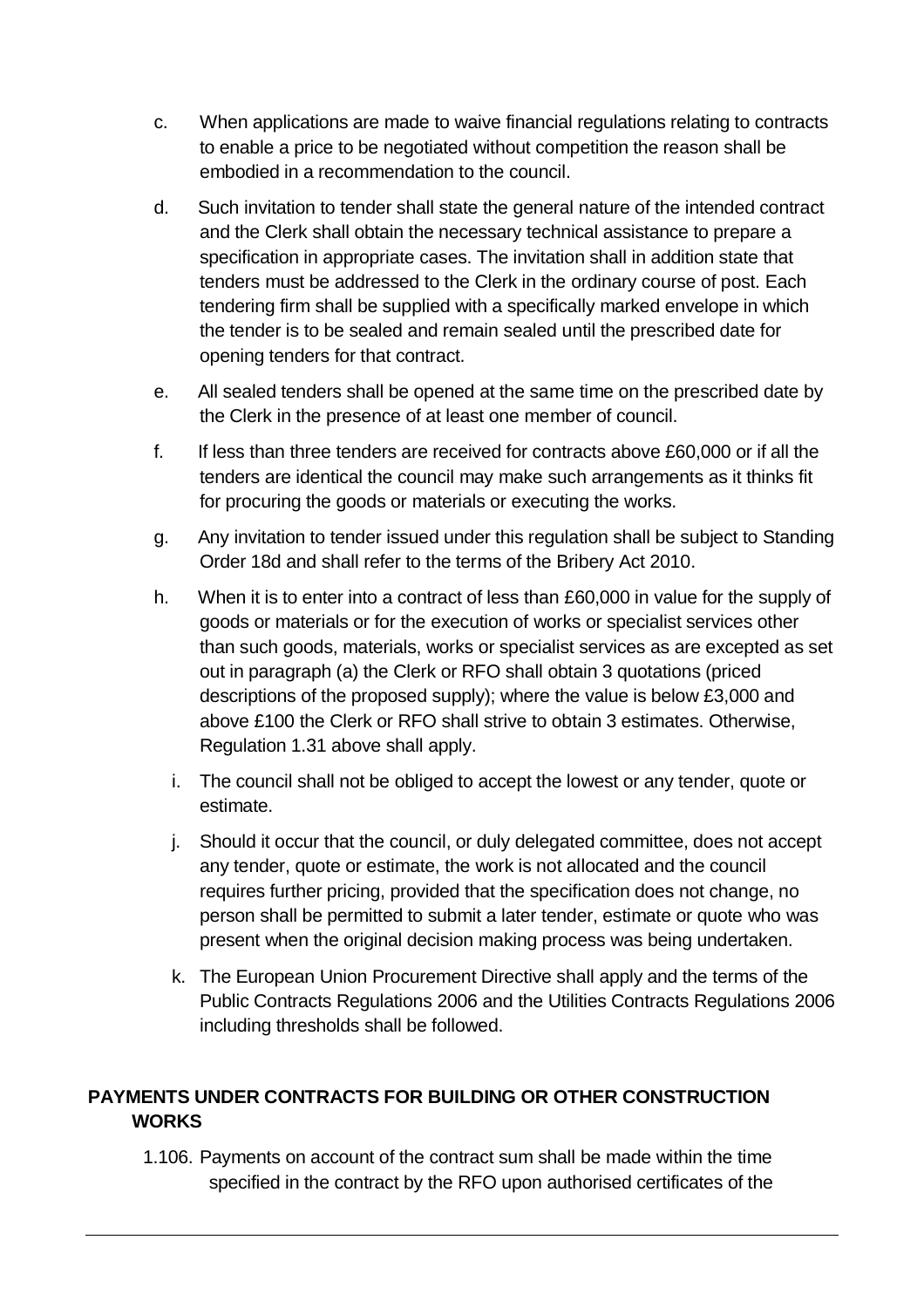architect or other consultants engaged to supervise the contract (subject to any percentage withholding as may be agreed in the particular contract).

- 1.107. Where contracts provide for payment by instalments the RFO shall maintain a record of all such payments. In any case where it is estimated that the total cost of work carried out under a contract, excluding agreed variations, will exceed the contract sum of 5% or more a report shall be submitted to the council.
- 1.108. Any variation to a contract or addition to or omission from a contract must be approved by the council and Clerk to the contractor in writing, the council being informed where the final cost is likely to exceed the financial provision.

### **STORES AND EQUIPMENT**

- 1.109. The officer in charge of each section shall be responsible for the care and custody of stores and equipment in that section.
- 1.110. Delivery notes shall be obtained in respect of all goods received into store or otherwise delivered and goods must be checked as to order and quality at the time delivery is made.
- 1.111. Stocks shall be kept at the minimum levels consistent with operational requirements.
- 1.112. The RFO shall be responsible for periodic checks of stocks and stores at least annually.

### **ASSETS, PROPERTIES AND ESTATES**

- 1.113. The Clerk shall make appropriate arrangements for the custody of all title deeds and Land Registry Certificates of properties held by the council. The RFO shall ensure a record is maintained of all properties held by the council, recording the location, extent, plan, reference, purchase details, nature of the interest, tenancies granted, rents payable and purpose for which held in accordance with Accounts and Audit Regulations.
- 1.114. No tangible moveable property shall be purchased or otherwise acquired, sold, leased or otherwise disposed of, without the authority of the council, together with any other consents required by law, save where the estimated value of any one item of tangible movable property does not exceed £250.
- 1.115. No real property (interests in land) shall be sold, leased or otherwise disposed of without the authority of the council, together with any other consents required by law, In each case a report in writing shall be provided to council in respect of valuation and surveyed condition of the property (including matters such as planning permissions and covenants) together with a proper business case (including an adequate level of consultation with the electorate).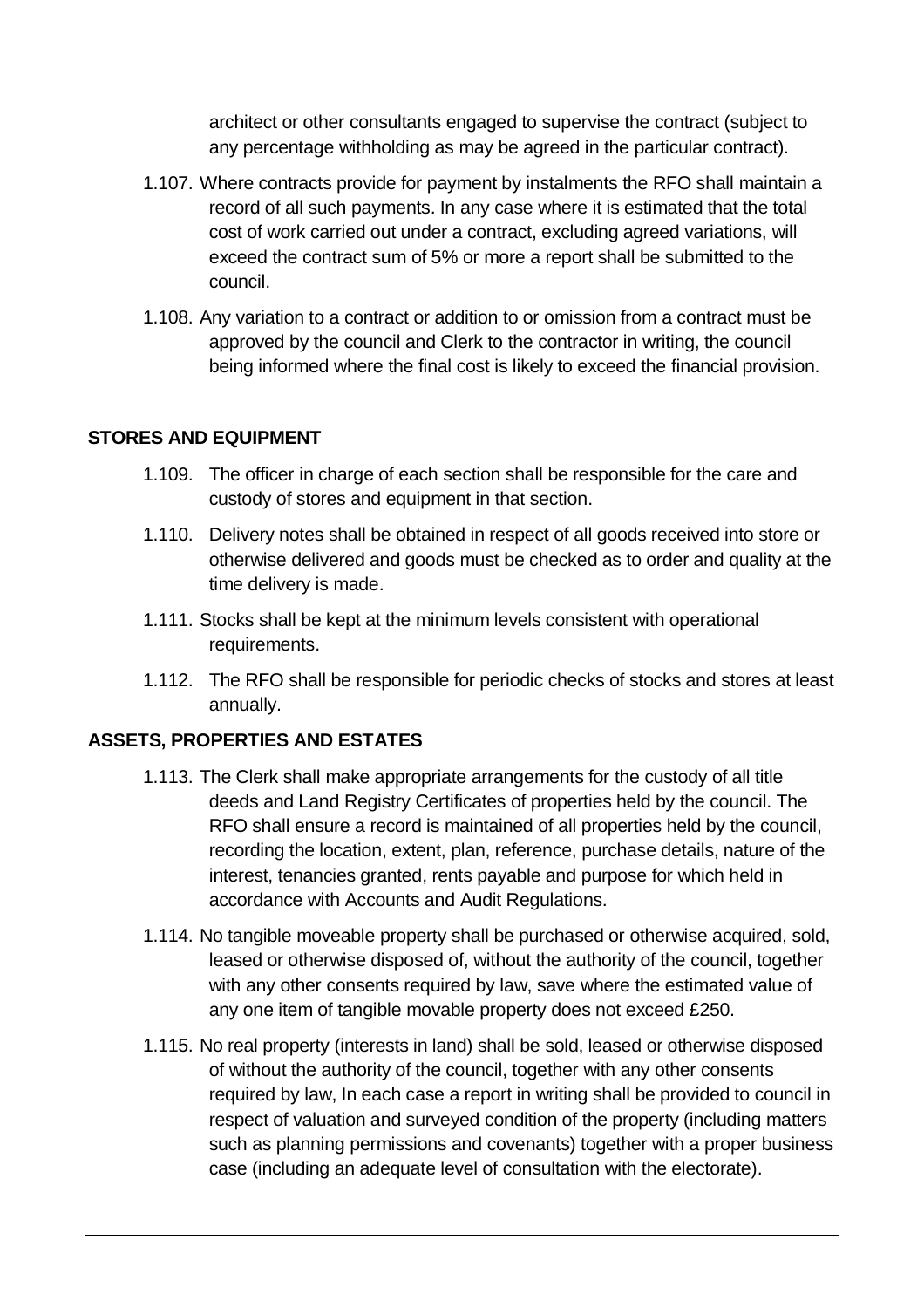- 1.116. No real property (interests in land) shall be purchased or acquired without the authority of the full council. In each case a report in writing shall be provided to council in respect of valuation and surveyed condition of the property (including matters such as planning permissions and covenants) together with a proper business case (including an adequate level of consultation with the electorate).
- 1.117. Subject only to the limit set in Regulation 14.2 above, no tangible moveable property shall be purchased or acquired without the authority of the full council. In each case a report in writing shall be provided to council with a full business case.
- 1.118. The RFO shall ensure that an appropriate and accurate Register of Assets and Investments is kept up to date. The continued existence of tangible assets shown in the Register shall be verified at least annually, possibly in conjunction with a health and safety inspection of assets.

### **INSURANCE**

- 1.119. Following the annual risk assessment (per Financial Regulation 17), the RFO shall effect all insurances and negotiate all claims on the council's insurers.
- 1.120. The RFO shall keep a record of all insurances effected by the council and the property and risks covered thereby and annually review it.
- 1.121. The RFO shall be notified of any loss liability or damage or of any event likely to lead to a claim, and shall report these to council at the next available meeting.
- 1.122. All appropriate members and employees of the council shall be included in a suitable form of security or fidelity guarantee insurance which shall cover the maximum risk exposure as determined [annually] by the council, or duly delegated committee.

### **CHARITIES**

1.123. Where the council is sole managing trustee of a charitable body the Clerk and RFO shall ensure that separate accounts are kept of the funds held on charitable trusts and separate financial reports made in such form as shall be appropriate, in accordance with Charity Law and legislation, or as determined by the Charity Commission. The Clerk and RFO shall arrange for any audit or independent examination as may be required by Charity Law or any Governing Document.

#### **RISK MANAGEMENT**

1.124. The council is responsible for putting in place arrangements for the management of risk. The Clerk shall prepare, for approval by the council, risk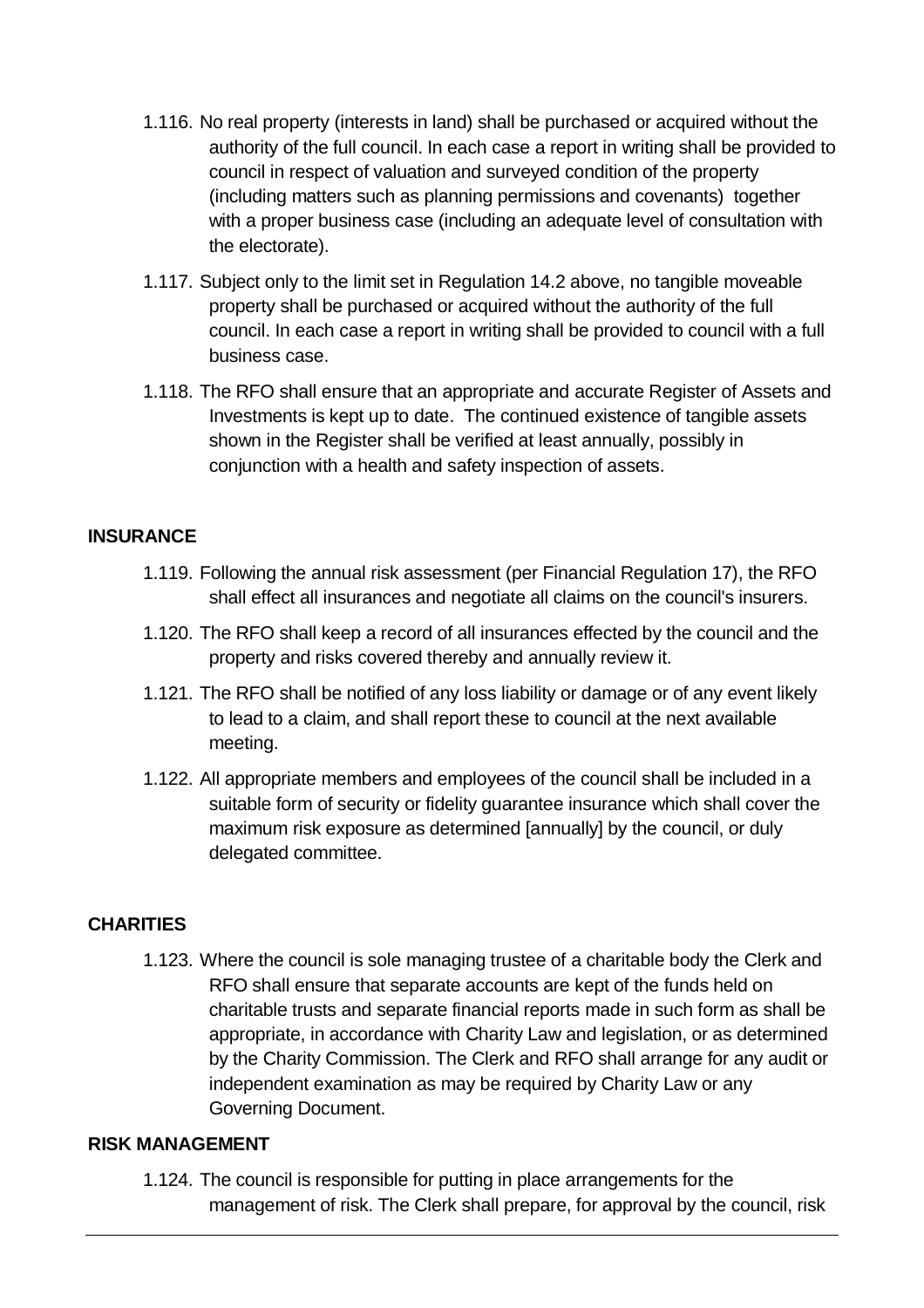management policy statements in respect of all activities of the council. Risk policy statements and consequential risk management arrangements shall be reviewed by the council at least annually.

1.125. When considering any new activity, the Clerk shall prepare a draft risk assessment including risk management proposals for consideration and adoption by the council.

#### **SUSPENSION AND REVISION OF FINANCIAL REGULATIONS**

- 1.126. It shall be the duty of the council to review the Financial Regulations of the council from time to time. The Clerk shall make arrangements to monitor changes in legislation or proper practices and shall advise the council of any requirement for a consequential amendment to these financial regulations.
- 1.127. The council may, by resolution of the council duly notified prior to the relevant meeting of council, suspend any part of these Financial Regulations provided that reasons for the suspension are recorded and that an assessment of the risks arising has been drawn up and presented in advance to all members of council.